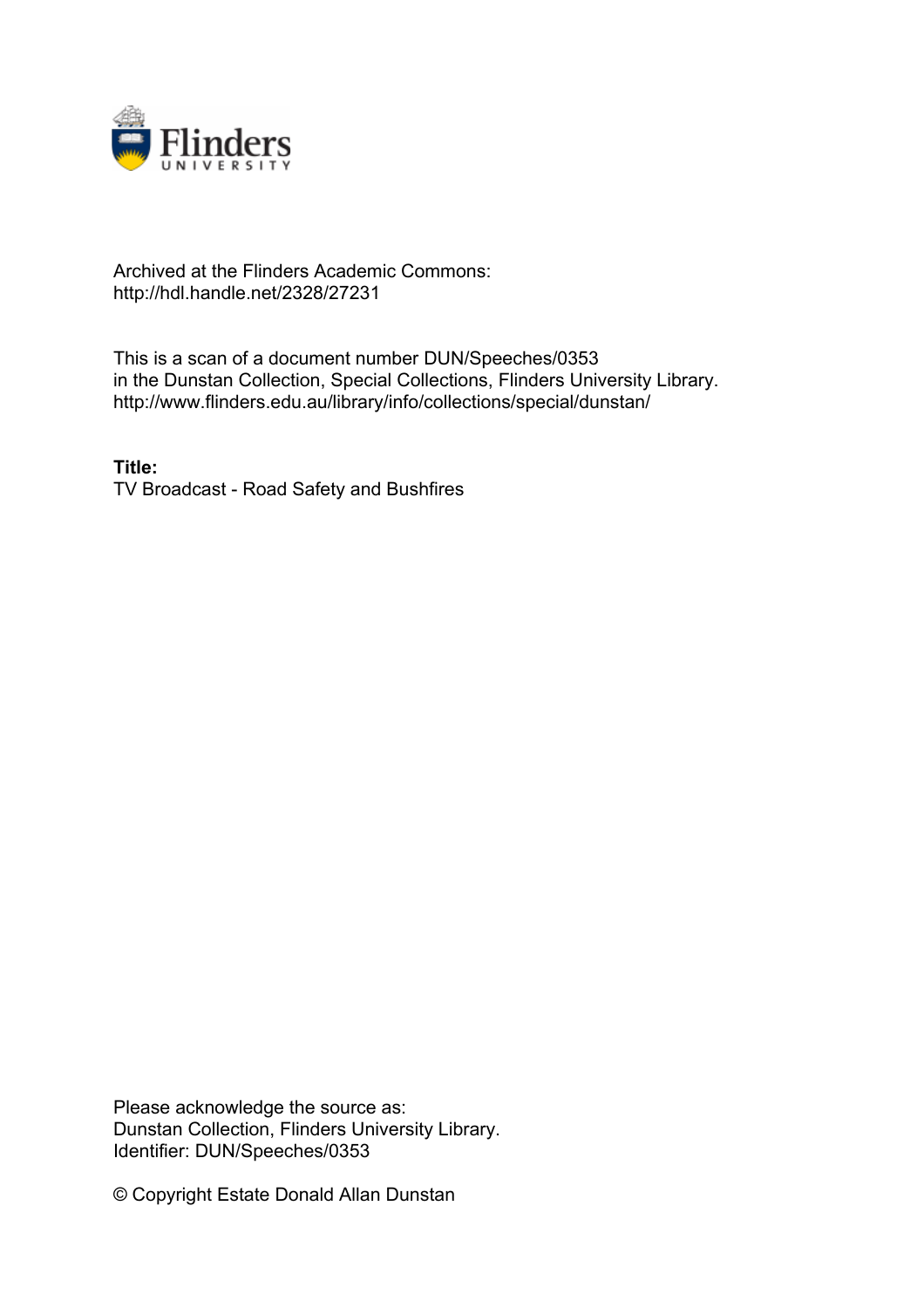## BUSHFIRE. **20.12,72**

2.

SOUTH AUSTRALIA COULD BE ON THE BRINK OF DISASTER: THE SITUATION NOW IS POTENTIALLY MERE DANGEROUS THAN BEFORE BLACK SUNDAY 1955.

THROUGHOUT THE STATE THE COUNTRYSIDE IS TINDER DRY.

ONE CARELESS MATCH OR CIGARETTE BUTT COULD BRING TRAGIC LOSS OF LIFE AND MILLIONS OF DOLLARS WORTH OF DAMAGE.

THIS MONTH THE E.F.5. HAS ALREADY DEALT WITH MORE THAN 120 FIRES.

PEOPLE CAUSE FIRES.

PARENTS DO EVERYTHING POSSIBLE TO KEEP MATCHES AWAY FROM YOUNG CHILDREN.

WARN OLDER CHILDREN OF THE DANGERS OF BUSH FIRES.

DON'T THROW LIGHTED CIGARETTE BUTTS FROM CAR WINDOWS - IT'S AN GFFENCE; AS WELL AS BEING APPALLINGLY DANGEROUS - PARTICULARLY IN THE ADELAIDE HILLS.

HOUSEHOLDERS TAKE ALL POSSIBLE PRECAUTIONS AGAINST FIRE, CLEAR POTENTIALLY FLAMMABLE MATERIAL FROM AROUND THE HOME. YOU CAN'T BURN. BUT YOU CAN MOVE IT.